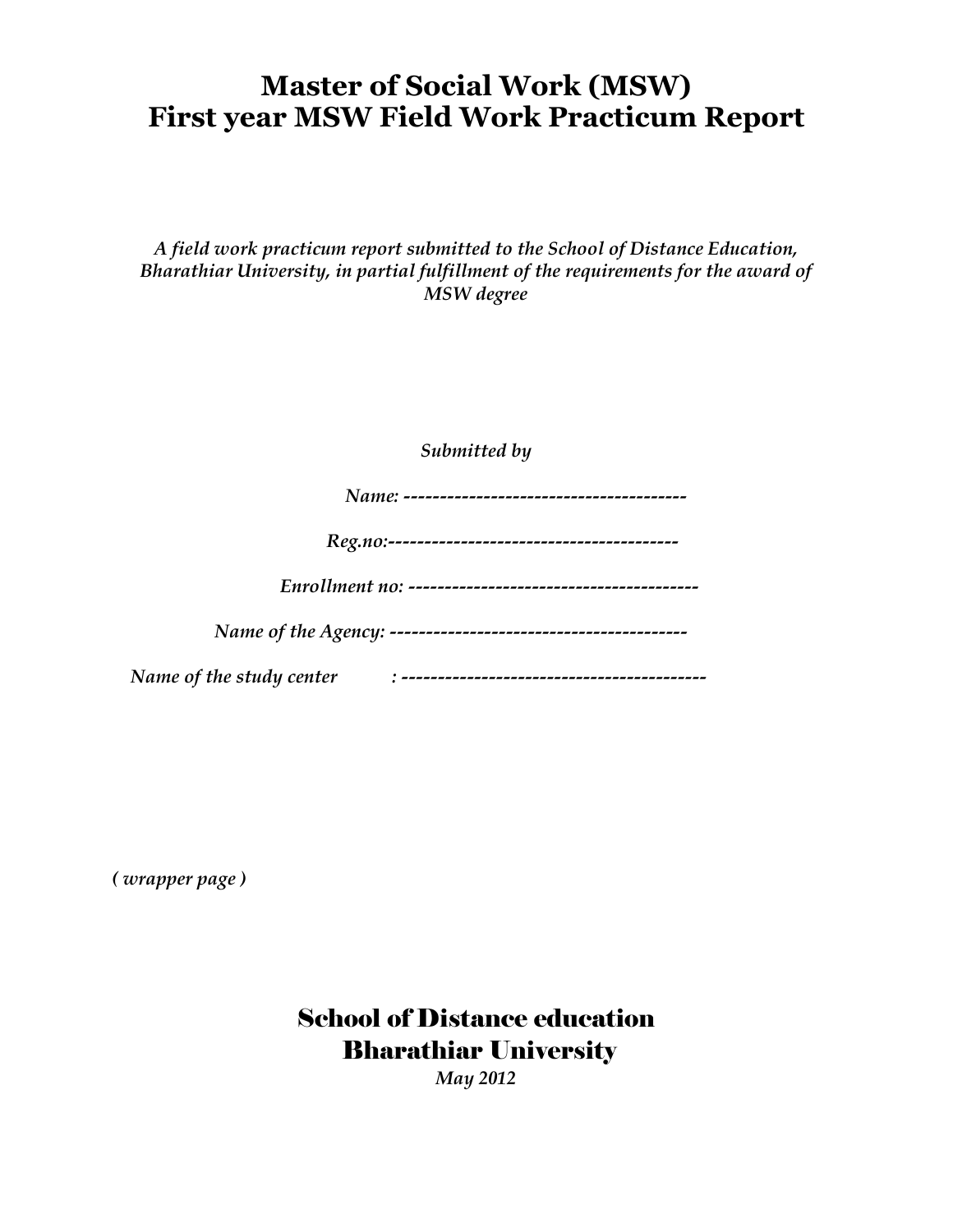## **Master of Social Work (MSW) First year MSW Field Work Practicum Report**

#### *A field work practicum report submitted to the School of Distance Education, Bharathiar University, in partial fulfillment of the requirements for the award of MSW degree*

*Submitted by*

| 'N Q<br>11 M |  |
|--------------|--|
|--------------|--|

| ĸ |  |
|---|--|
|---|--|

|--|--|

 *Name of the Agency: -----------------------------------------*

 *Name of the study center : ------------------------------------------*

*( inside first page)*

## School of Distance education Bharathiar University

*May 2012*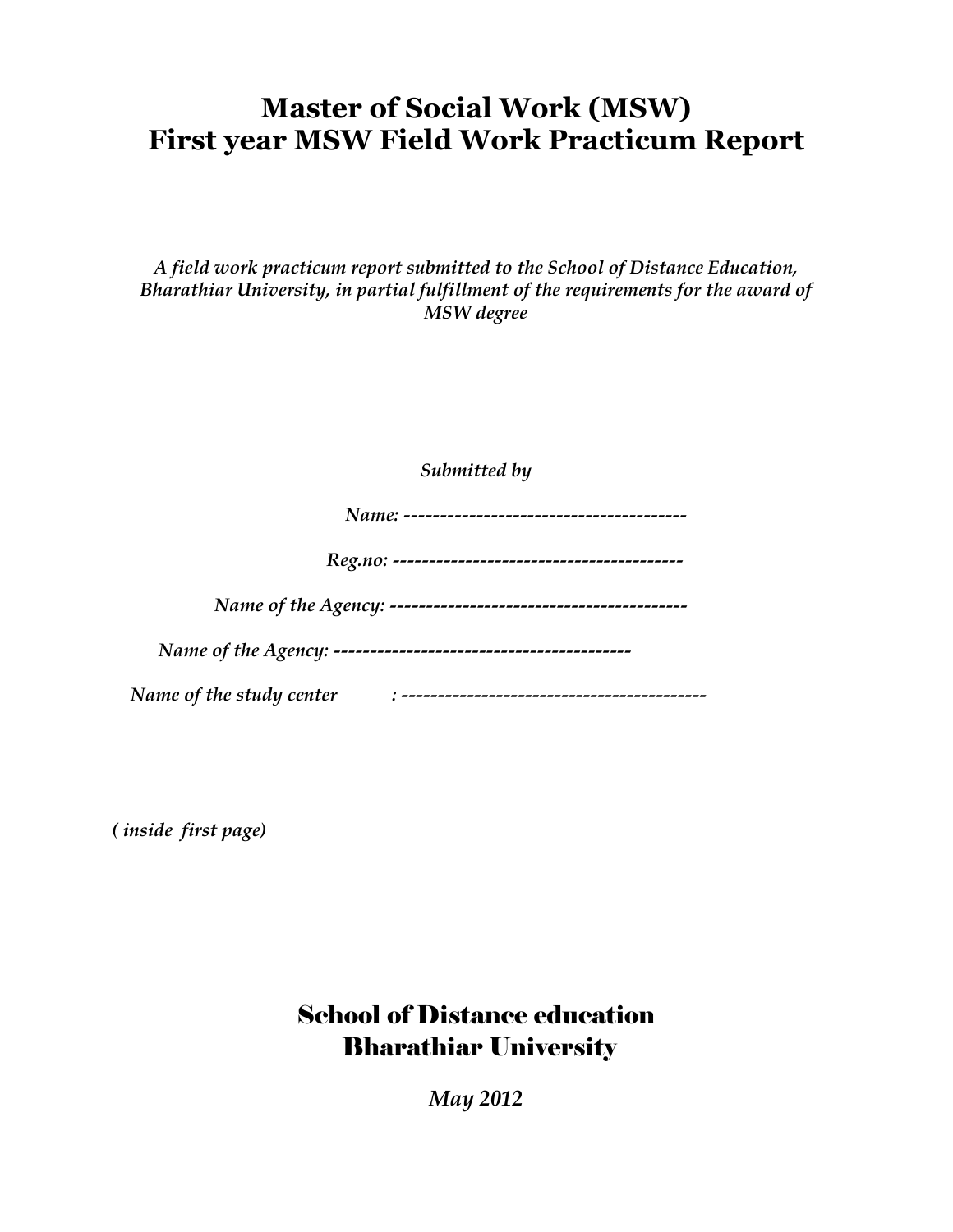#### *Regulations for the MSW Field work Practicum*

#### *Introduction:*

*The nucleus of Social Work Education is the Field Work Programme which is a fundamental component of the curriculum. The field work practicum is the central mechanism for transmitting theoretical knowledge into the practical level of work. Practice learning in social work training plays a pivotal role in providing the students with an opportunity to explore, learn and develop professional skills necessary for working with people, the essence of the profession. It has several components that help the students to develop a holistic understanding of the problems, situations, their causative factors and the possible strategies of intervention.*

*The broad aim of field work is to provide opportunities for students to apply the knowledge learnt in the classroom situations and to plan, implement and evaluate these experiences while working with individuals, groups and communities.*

*These will be in keeping with the placement agency's philosophy, policy and goals and use of guided supervision.* 

#### *Objectives of Field Work:*

*The fieldwork programme has been designed to achieve the following objectives:*

- *1. To help students understand the socio-economic, cultural and political milieu and develop capacity for critical examination of causative and maintenance factors of social problems and their consequences*
- *2. To provide students with an opportunity to apply theories in practical situations for problem solving with individuals, groups and communities*
- *3. To help students identify, plan and implement social work interventions through the application of the methods of social work and to assess their impact on different client systems in various field settings.*
- *4. To help students appreciate the role of social work profession empowering individuals, groups and communities and in facilitating social change, ensuring human rights and social justice*
- *5. To help students develop skills and appropriate personality qualities required for professional social work practice*
- *6. To provide opportunities to accept challenges and respond to them*
- *7. To understand the nature of social work practice in different specializations*

#### *General Objectives in an agency setting:*

- *1. To understand the agency as a system –governance, philosophy, objectives, structures and management of services/ programmes*
- *2. To develop the ability to involve the client system in the problem solving process, utilizing skills of social work interventions, including research*
- *3. To enable to acquire knowledge and practice skills related to social work methods at the individual, group and community level in different fields*
- *4. To develop documentation skills*
- *5. To develop skills in identifying and utilizing community resources, both at Government and private levels*
- *6. To develop the ability to work as a team*
- *7. To reinforce the belief in the inherent strength of the people to meet their needs and resolve their problems*
- *8. To enable to make conscious application of professional values, ethics and principles*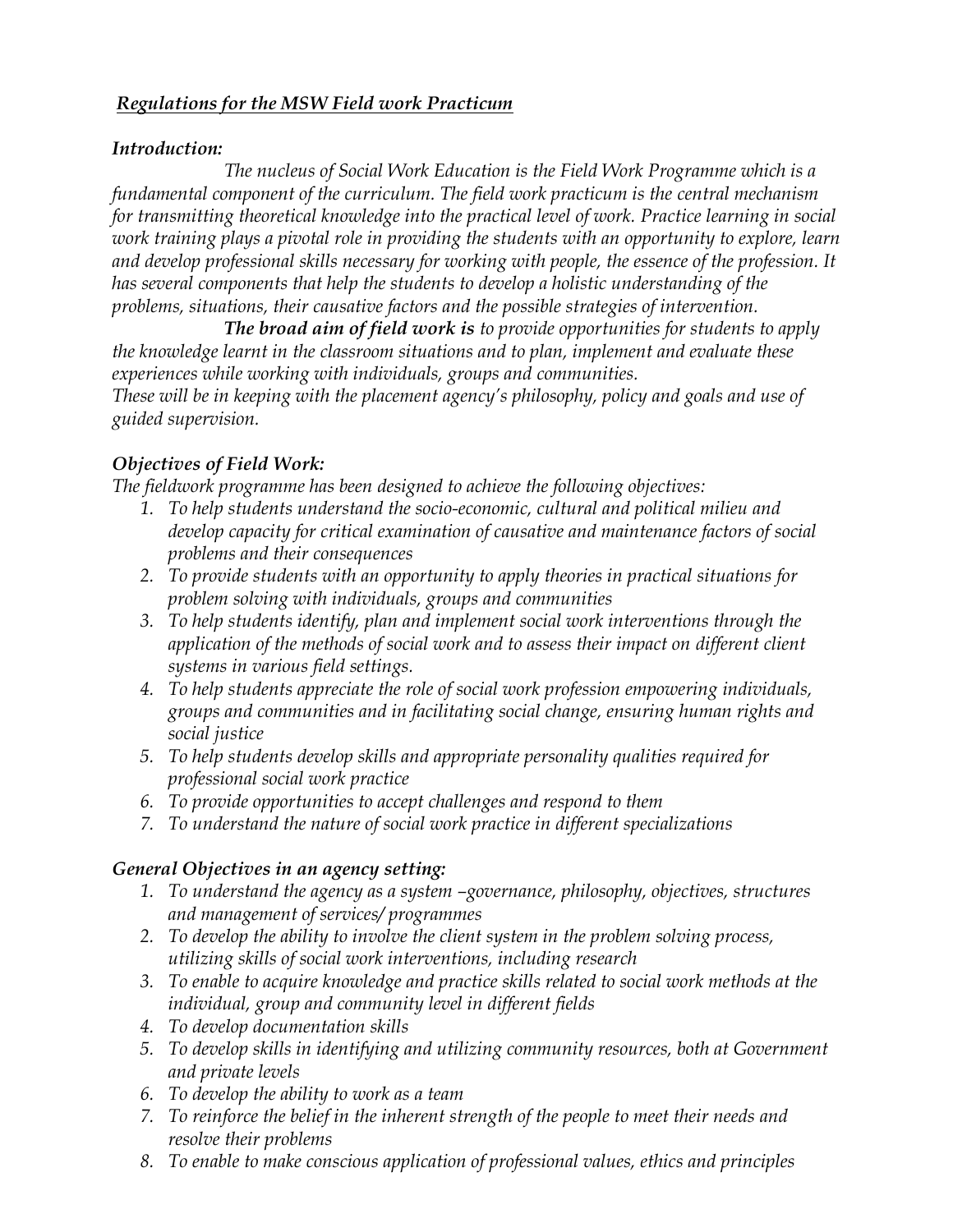*9. To develop an understanding and skills in working with the professionals (Medicine, Law, accountancy etc.)*

#### *While working with the agency of placement, the students should*

- *1. Develop beginning perceptions about agency functioning and identify congruence or gaps between organizational stances or programs and client's service needs (e.g. restrictive intake policies, inadequate office hours, poor referral system for resources).*
- *2. Initiate learning about how outside regulations, organizations and funding effect delivery of services.*
- *3. Show beginning ability to identify problems/issues in organizational terms.*
- *4. Demonstrate beginning initiative and involvement in efforts to influence agency processes on behalf of client's needs (e.g. at least, bringing situation to attention of someone who may be receptive and able to be influential).*
- *5. Develop beginning confidence to participate and contribute to team effort, e.g. represent own discipline, develop some credibility, present own thinking, receptive to others' ideas.*

#### *Working with Individuals:*

*Each student should get exposed to the practice of Social Case Work with the guidance of the supervisors and submit the record of each session.*

#### *Working with Groups:*

*Each student should get exposed to the practice of Social Group Work with guidance of the supervisors and submit the case records.*

#### *Community Organization:*

*Each student should organize a community organization in his/her field work agency.*

### **Important instructions**

- **The report shall be hand written neatly and legibly only with BLUE / BLACK ball pen.**
- *The student has the liberty to choose any NGO, Government social welfare agency, Hospital etc.*
- *Field work Duration is 20 Days of 8 hours a day*
- *All the 20 visits made by the trainee shall be certified by the agency Supervisor*
- *After 20 visits a consolidated report shall be written in the space given at the end of this manual*
- *The students shall do at least 2 case work , one group work and one community organization activity.*
- *The report shall be signed with seal of the NGO / agency where the student has undergone field work training and submitted to the Director, SDE.*
- *The students are evaluated on the basis of the report submitted through a viva-voce examination.*
- *The last date for the submission of the report is ---------------------------------------*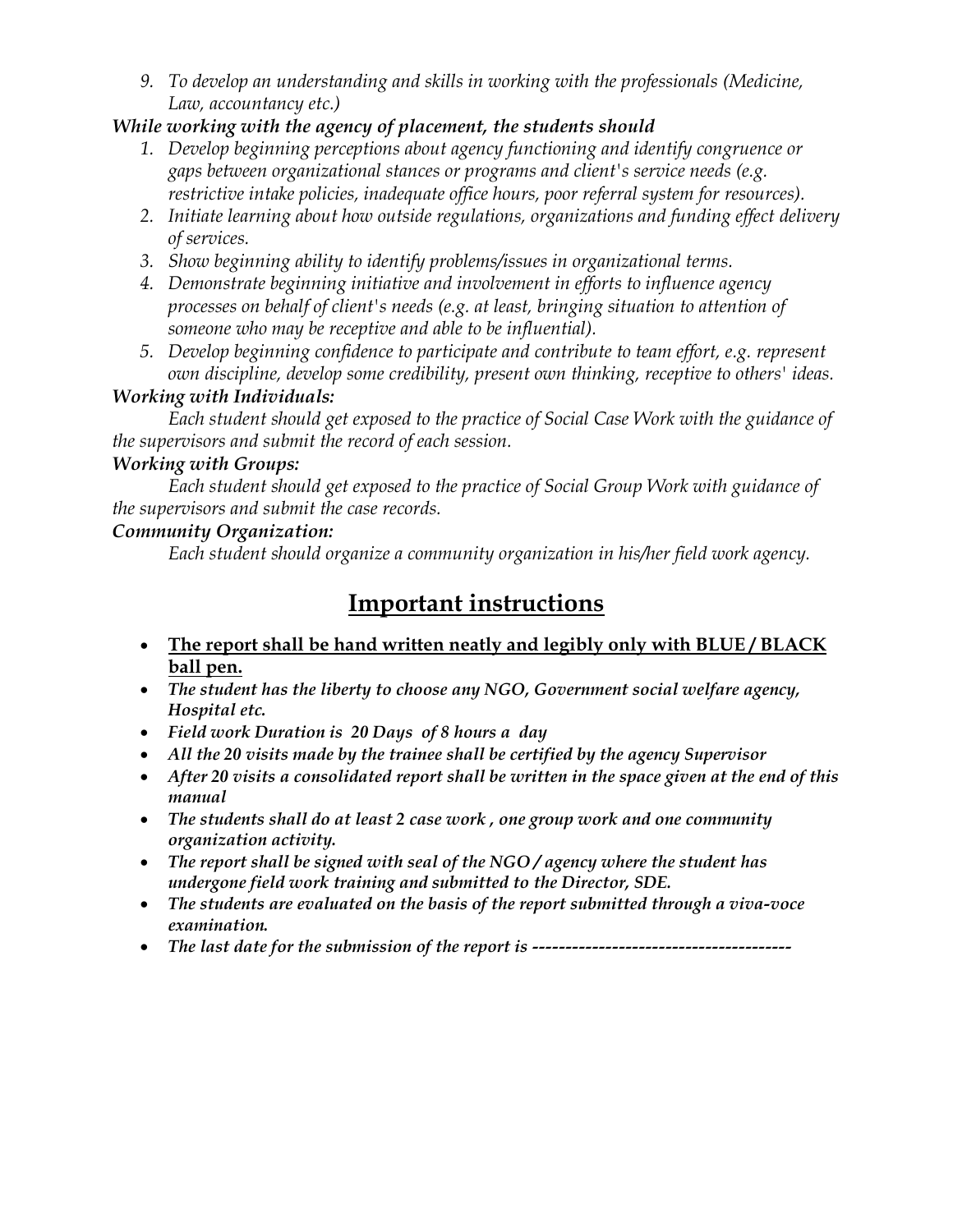### Focused areas to be covered in the Report

The report should contain the following contents. Write the report after careful observation and collection of information from the agency.

- 1. An introduction about the agency, name, location, address, year of establishment, registration details, constitution of board/Trust, office bearers etc.
- 2. Vision and Mission of the organization, Organizational structure , resources, net work details, Funds / budget details, projects undertaken
- 3. General profile i.e. Details about the inmates of the organization
- 4. Major activities of the organization ,future plans
- 5. Case Work Practice, Group Work Practice and community organization practice in the organization for the benefit of the inmates and the locality with the prior permission of the agency.
- 6. Role of social worker in the organization
- 7. Skills learnt by the Trainee during the field work training
- 8. Copies of various forms, returns, hand bills, posters, photographs etc. of the agency may be appended at the end of the report.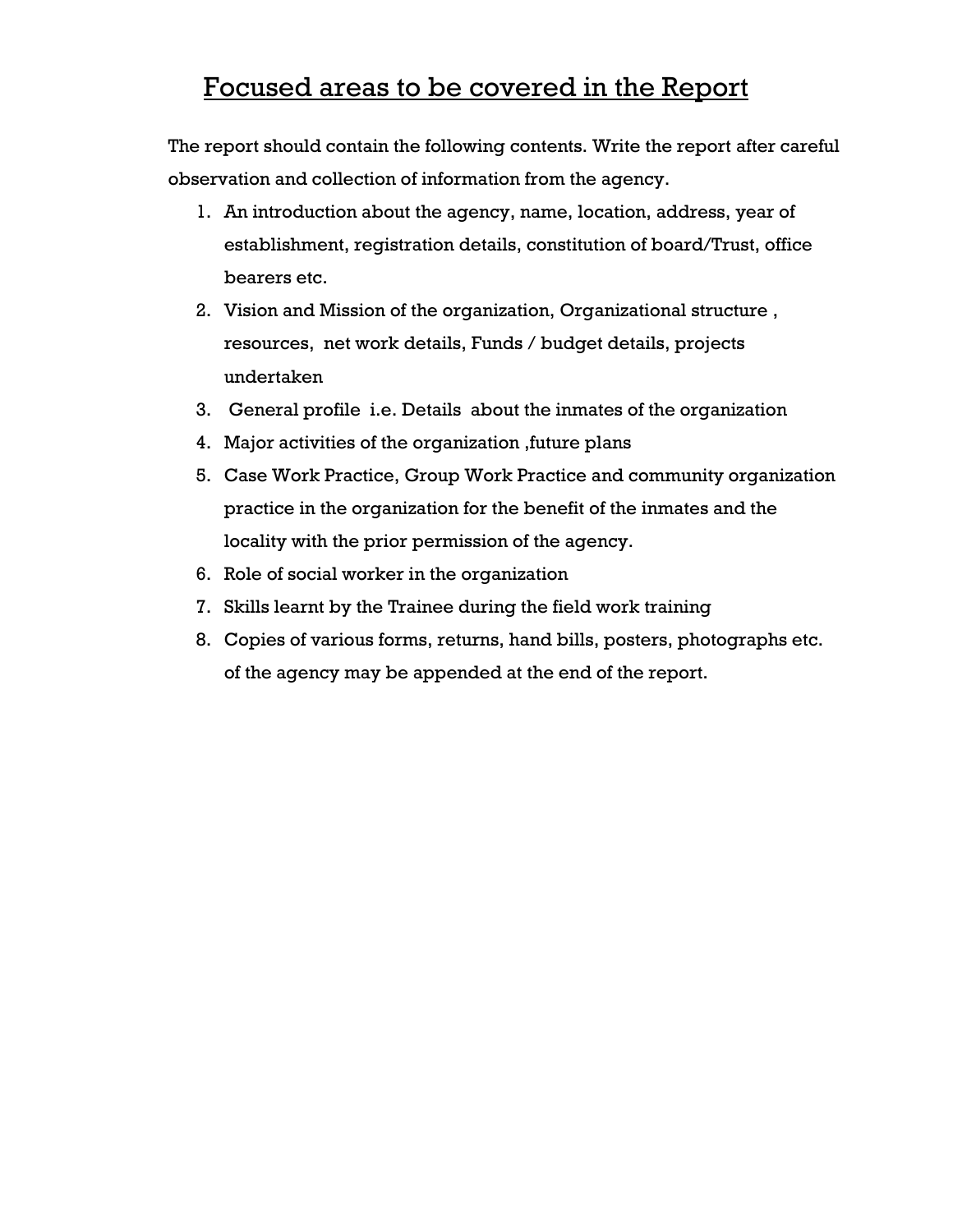# **CERTIFICATE**

*This is to certify that Mr. /Ms------------------------------------------------------ (Reg.no :----------------------------) , a first year MSW student of School of Distance* 

*education, Bharathiar University, Coimbatore-46, has undergone field work training in our agency "---------------------------------------------------------------------- -------------------------------------------------------------------------------------------"from ---------------------to---------------------.*

*Further it is certified that this field work record is a bona fide work done by Mr. /Ms----------------------------------------------------------and is submitted to SDE, Bharathiar University in partial fulfillment of the requirements for the award of MSW degree.*

*Signature with Seal*

*Forwarded by*

*Director – SDE FW Agency supervisor*

*--------------------------------------*

*Signature of the Examiner*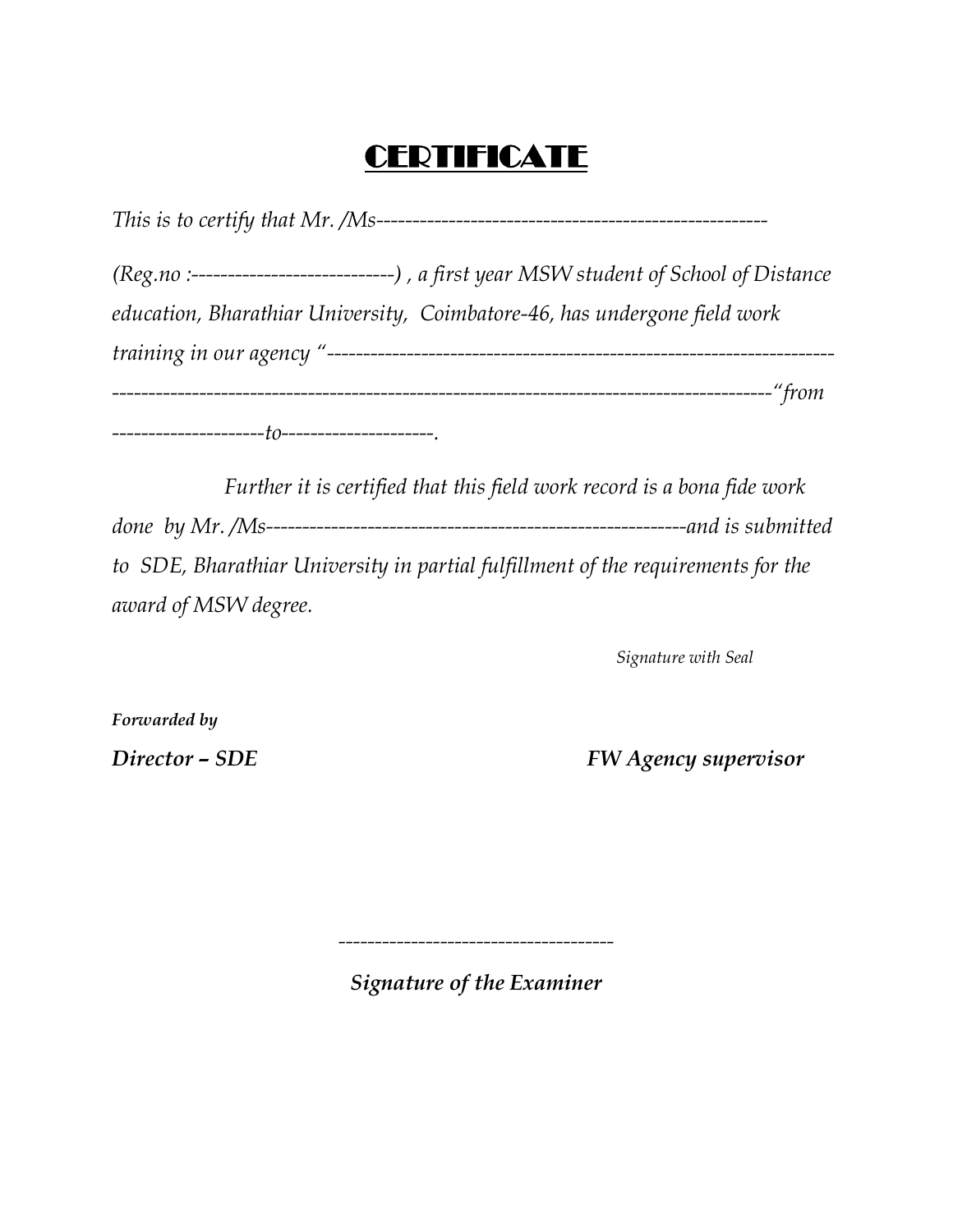*Agency visit No: 01 Date: From: to:*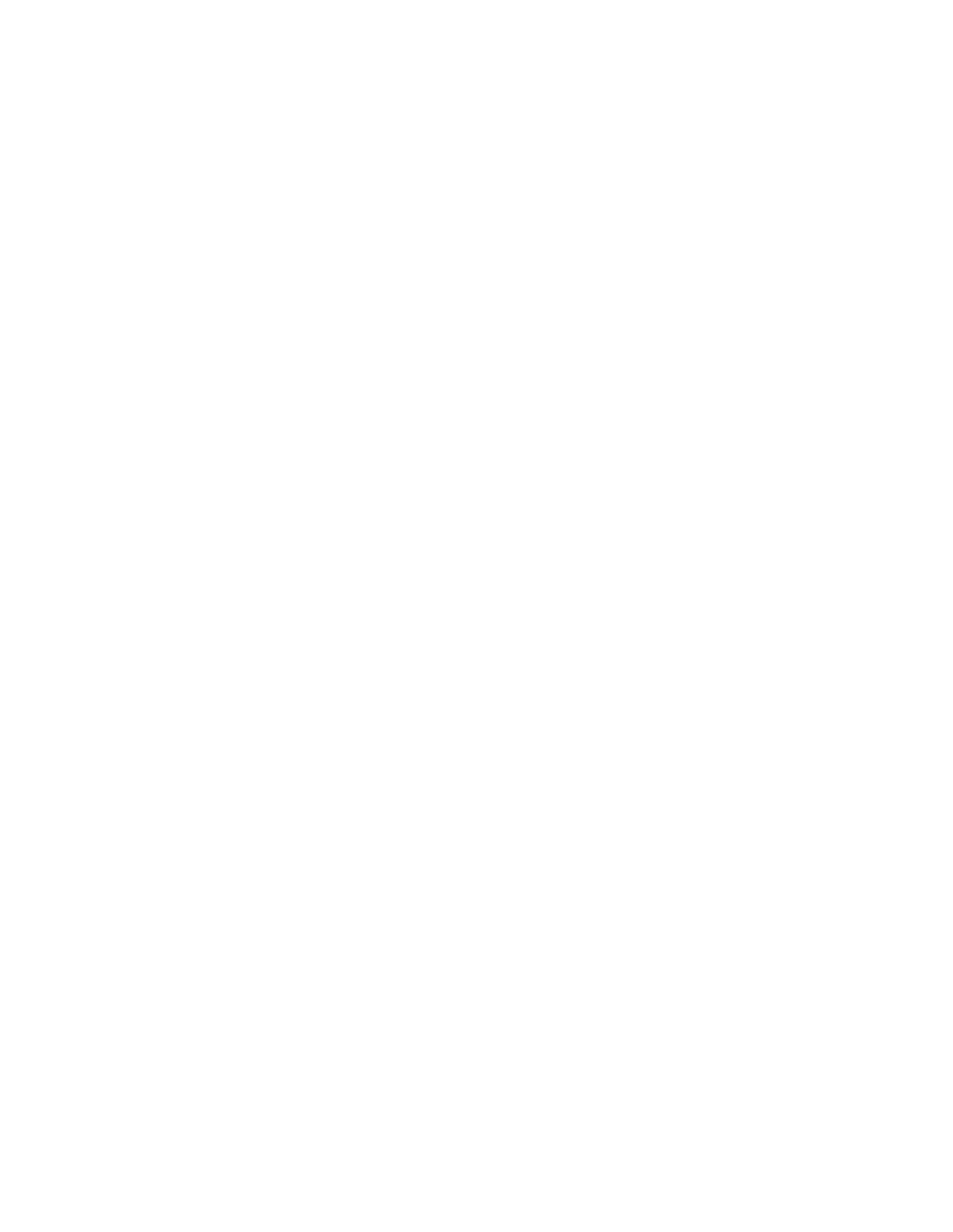*Agency visit No: 08 Date: From: to:*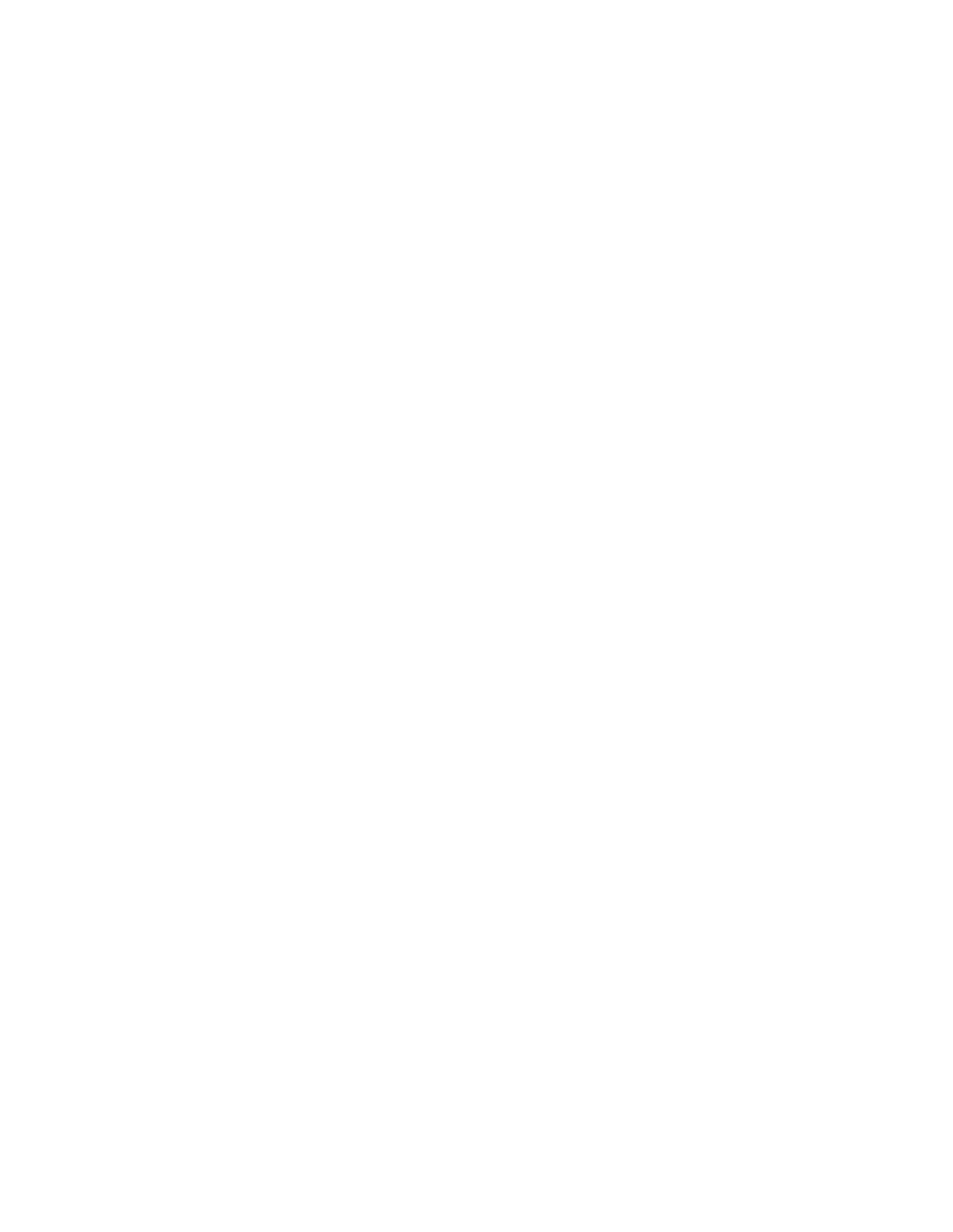| Agency visit No: 10 | Date: | <i>From:</i> | to: |
|---------------------|-------|--------------|-----|
|---------------------|-------|--------------|-----|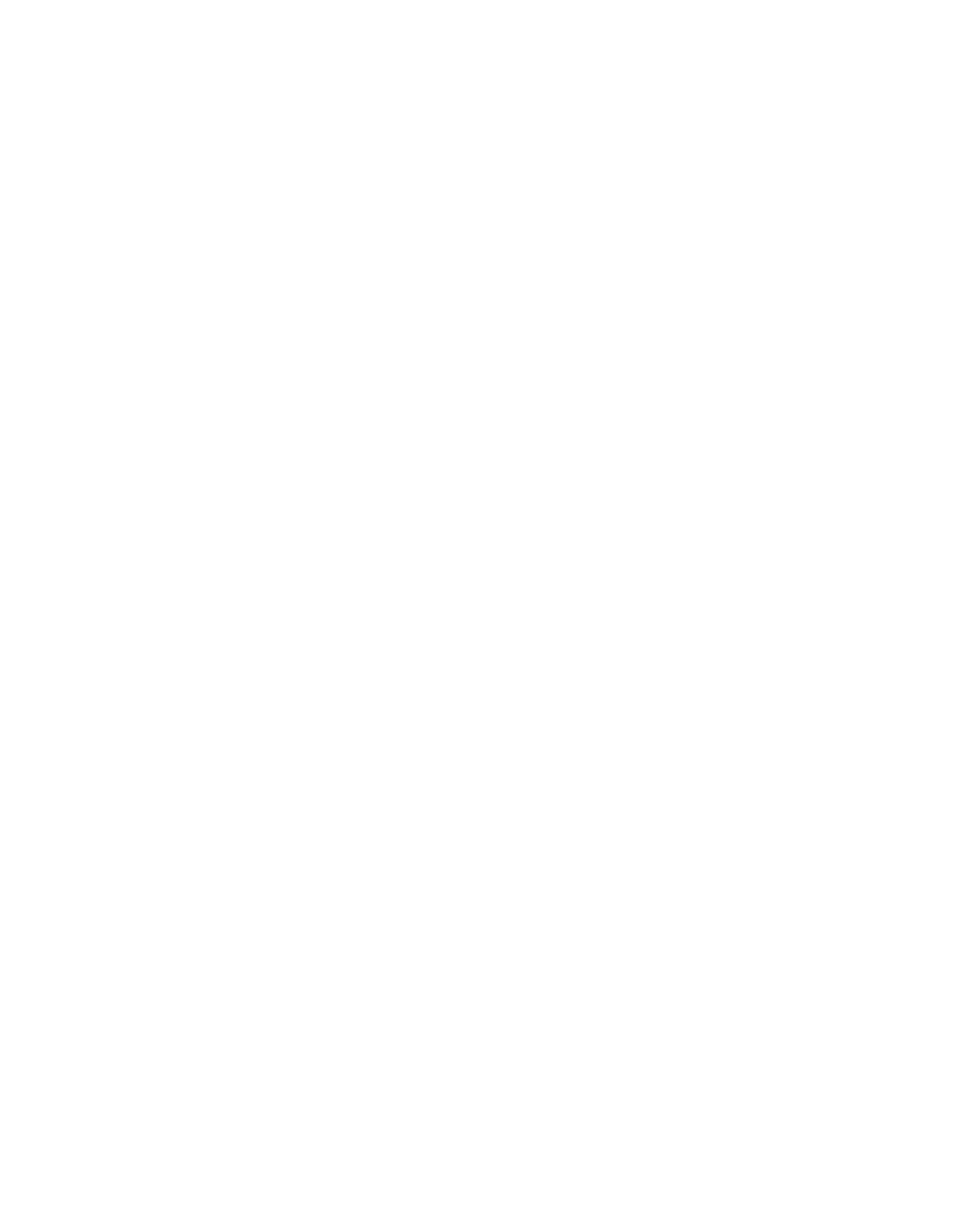*Agency visit No: 13 Date: From: to:*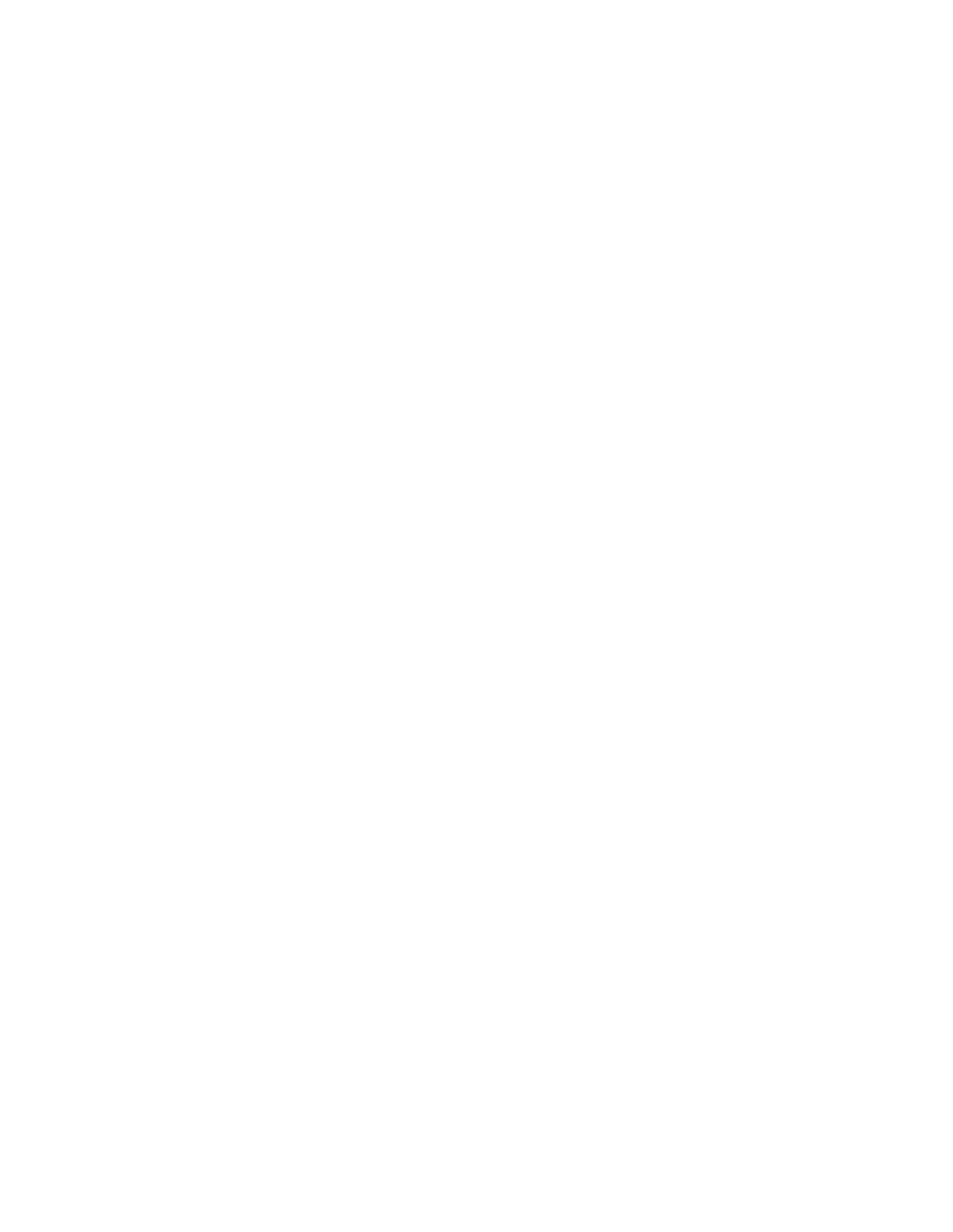*Agency visit No: 14 Date: From: to:*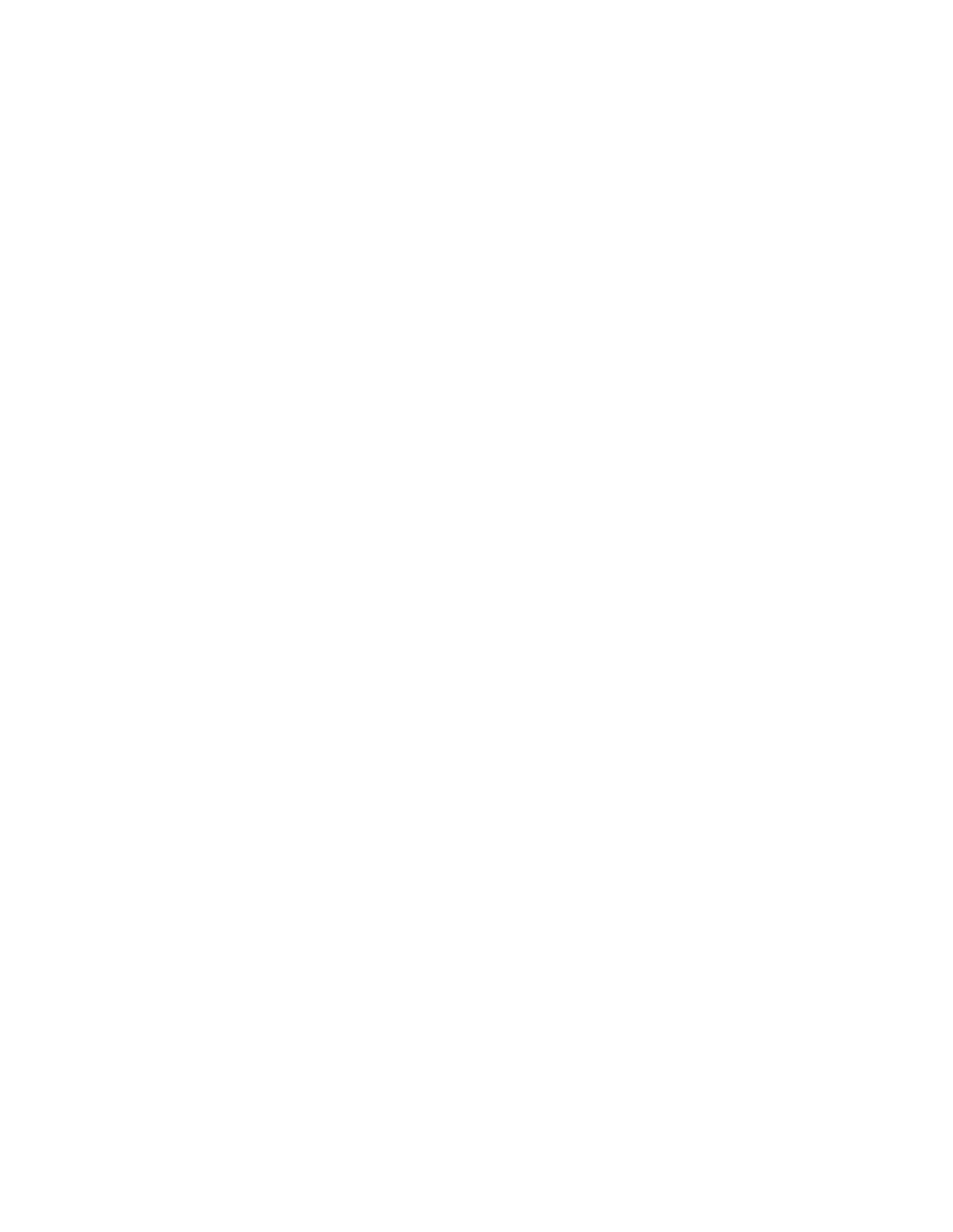*Agency visit No: 15 Date: From: to:*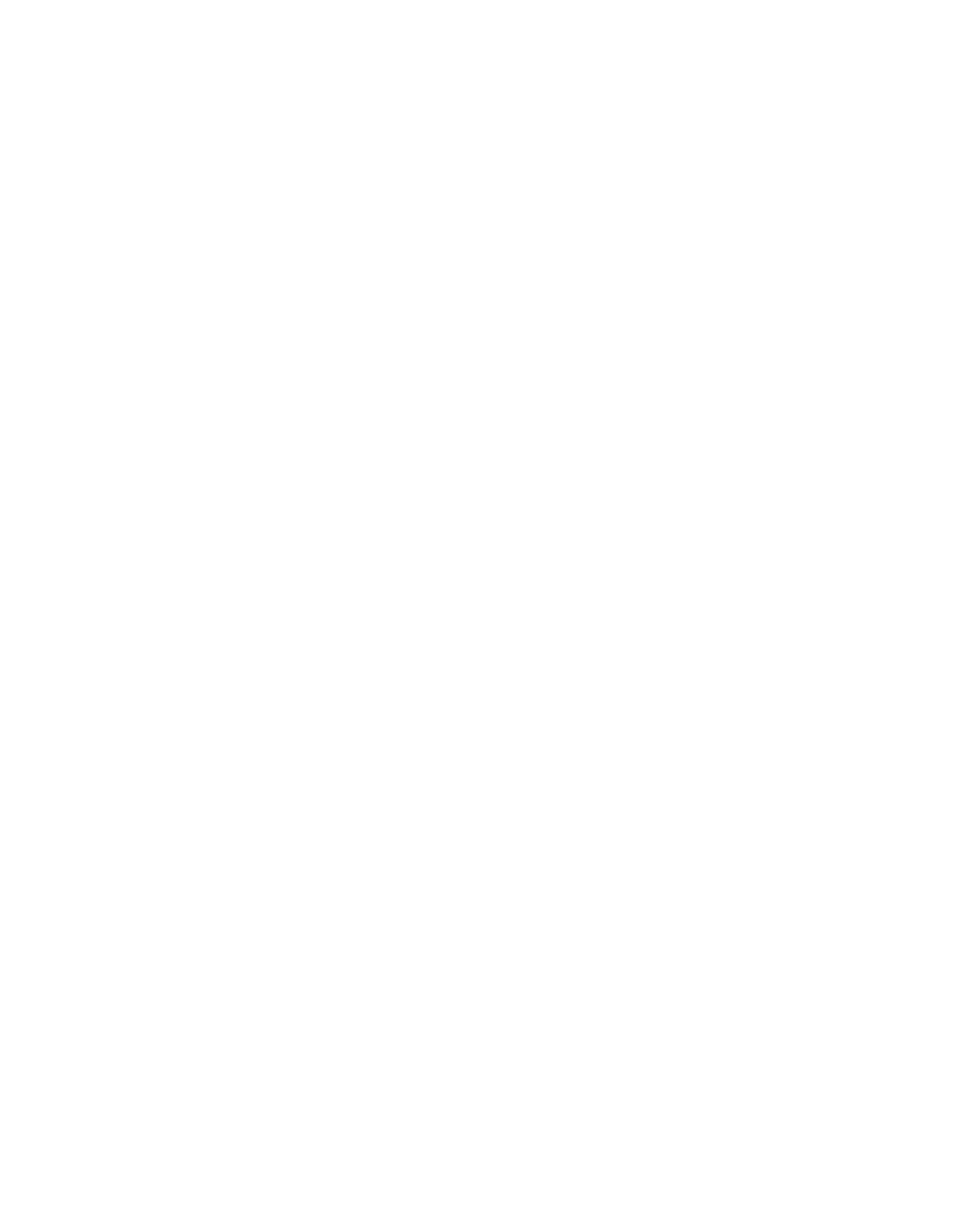*Agency visit No: 18 Date: From: to:*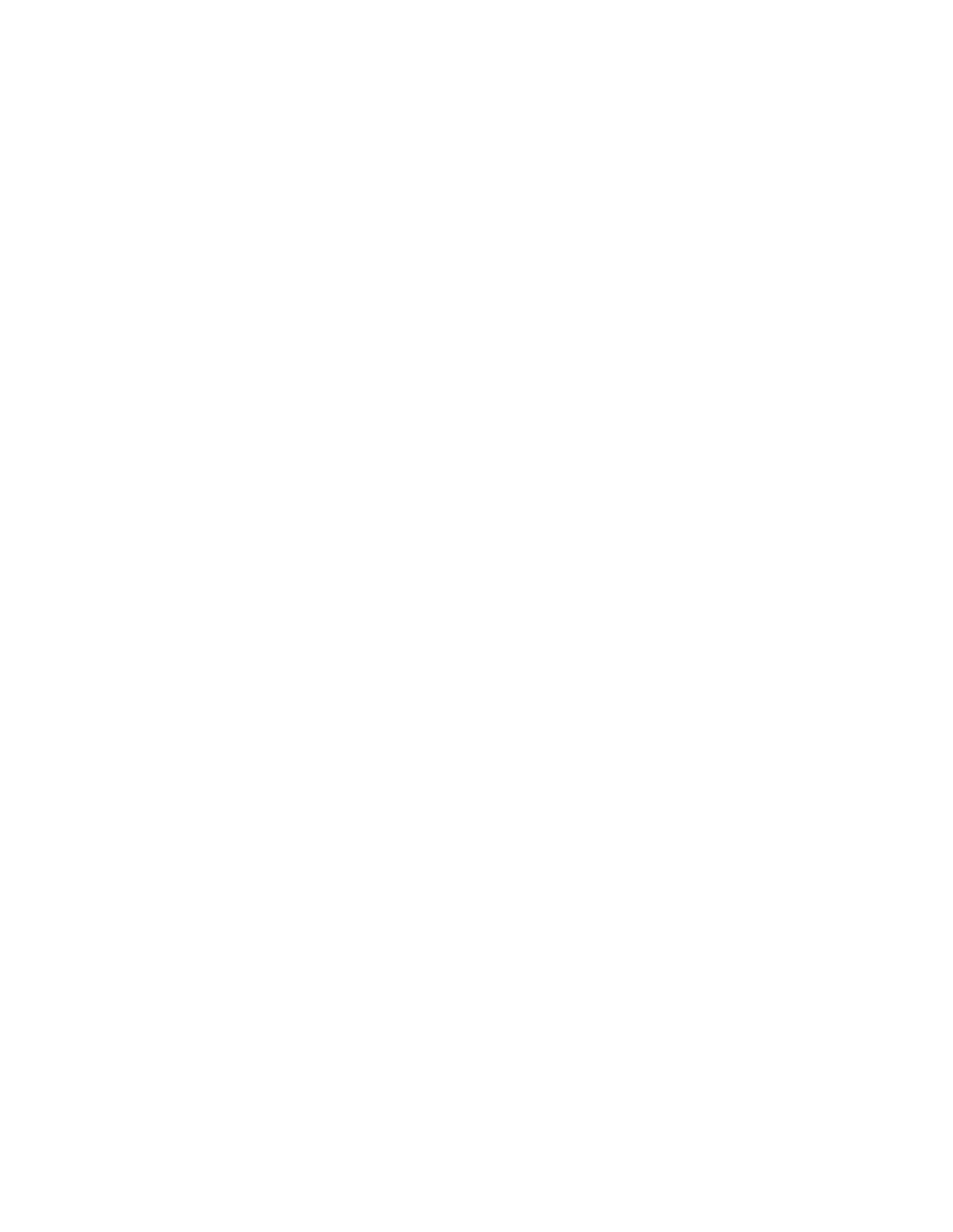*Agency visit No: 19 Date: From: to:*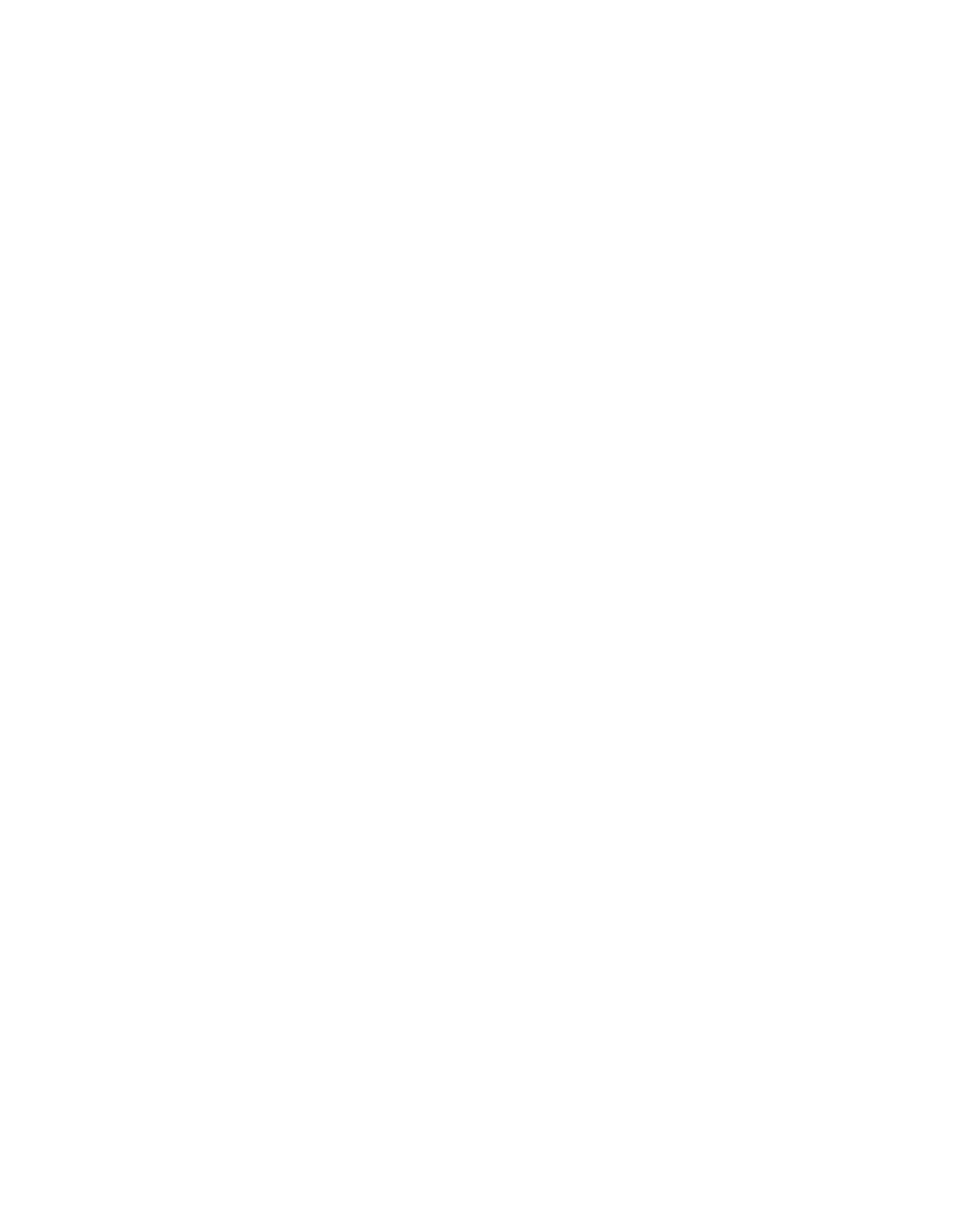Agency visit No: 20

Date:

From:

 $to:$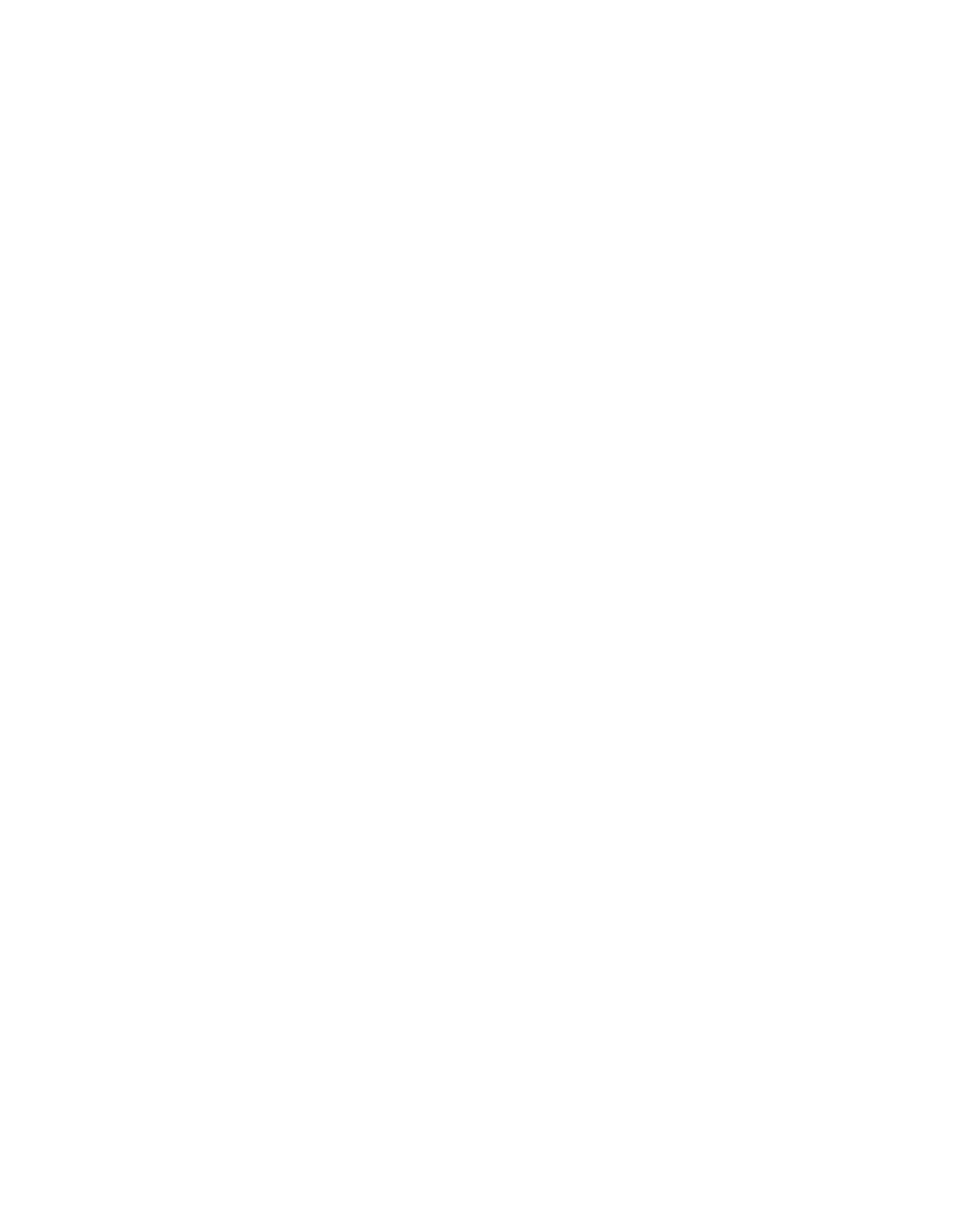# Consolidated Report